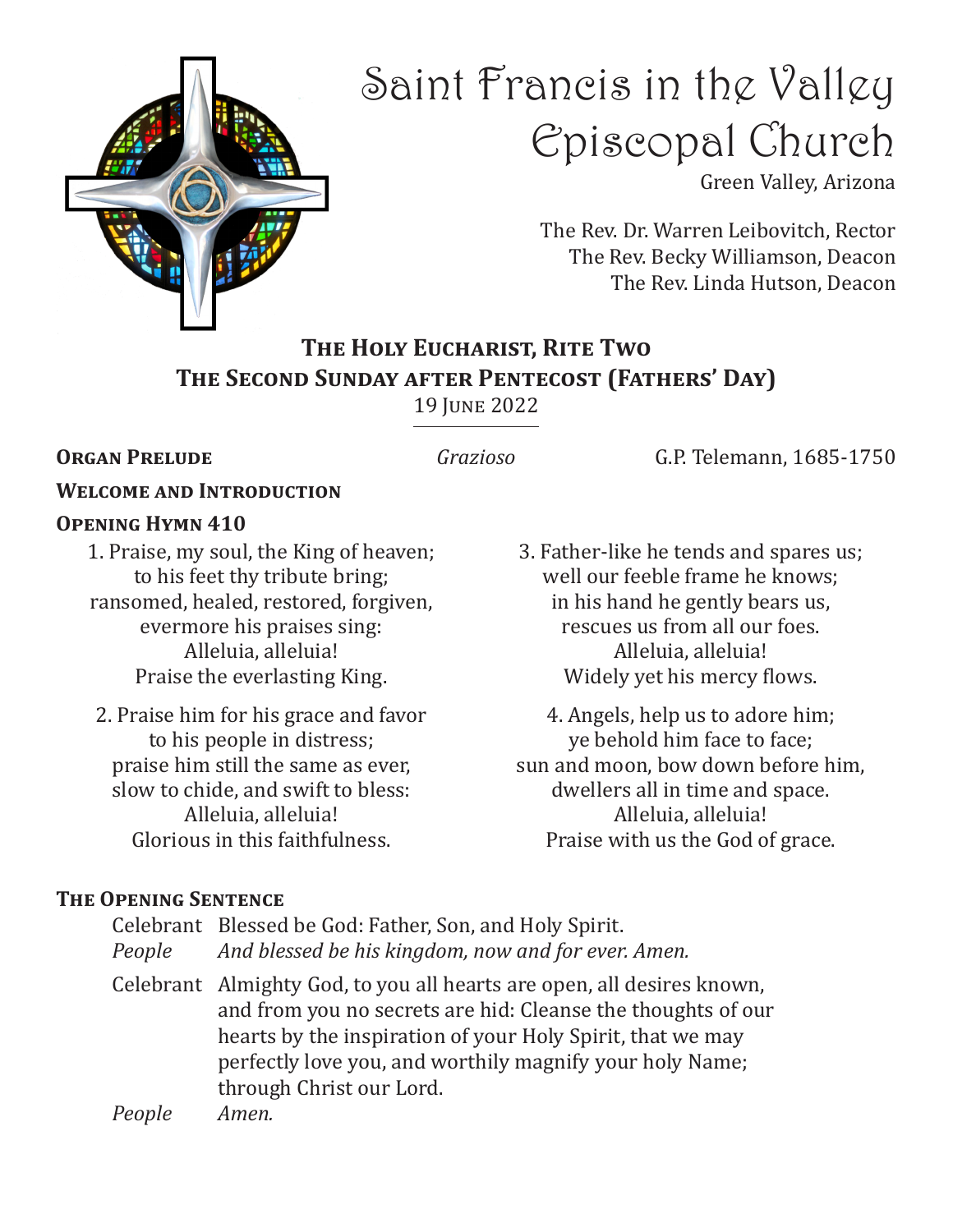### **Gloria in excelsis Deo**

Glory to God in the highest, and peace to his people on earth.

 Lord God, heavenly King, almighty God and Father, we worship you, we give you thanks, we praise you for your glory.

Lord Jesus Christ, only Son of the Father,

Lord God, Lamb of God,

you take away the sin of the world:

have mercy on us;

you are seated at the right hand of the Father:

receive our prayer.

For you alone are the Holy One,

you alone are the Lord,

you alone are the Most High,

 Jesus Christ, with the Holy Spirit,

in the glory of God the Father. Amen.

Celebrant The Lord be with you.<br>People And also with you. And also with you.

Celebrant Let us pray.

# **The Collect of the Day**

O Lord, make us have perpetual love and reverence for your holy Name, for you **J** never fail to help and govern those whom you have set upon the sure foundation of your loving-kindness; through Jesus Christ our Lord, who lives and reigns with you and the Holy Spirit, one God, for ever and ever. **Amen.**

# **The First Lesson**

A Reading from the Book of the Prophet Isaiah (65:1-9).

I was ready to be sought out by those who did not ask, to be found by those who did not seek me. I said, "Here I am, here I am," to a nation that did not call on my name. I held out my hands all day long to a rebellious people, who walk in a way that is not good, following their own devices; a people who provoke me to my face continually, sacrificing in gardens and offering incense on bricks; who sit inside tombs, and spend the night in secret places; who eat swine's flesh, with broth of abominable things in their vessels; who say, "Keep to yourself, do not come near me, for I am too holy for you." These are a smoke in my nostrils, a fire that burns all day long.

See, it is written before me: I will not keep silent, but I will repay; I will indeed repay into their laps their iniquities and their ancestors' iniquities together, says the Lord; because they offered incense on the mountains and reviled me on the hills, I will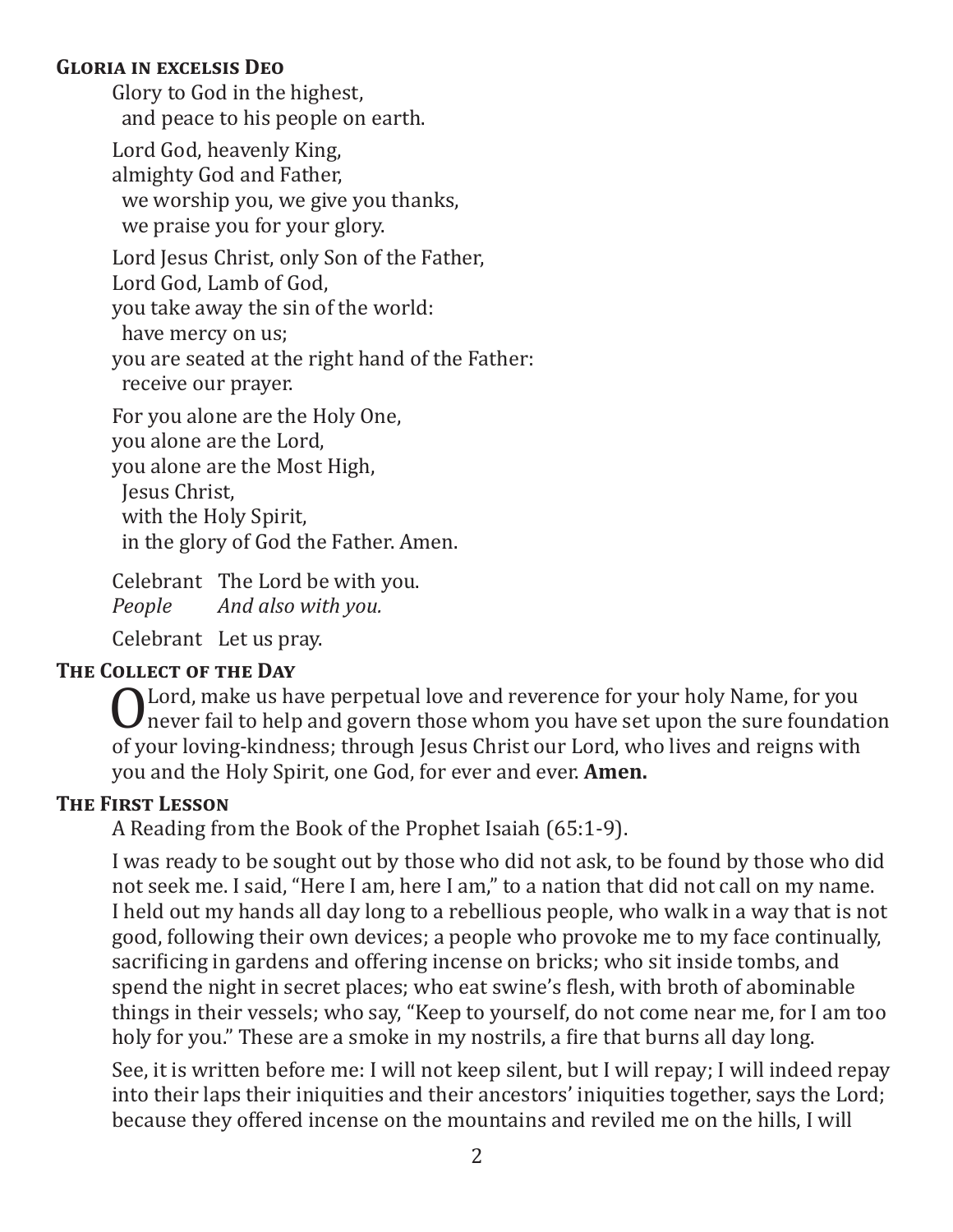measure into their laps full payment for their actions. Thus says the Lord: As the wine is found in the cluster, and they say, "Do not destroy it, for there is a blessing in it," so I will do for my servants' sake, and not destroy them all. I will bring forth descendants from Jacob, and from Judah inheritors of my mountains; my chosen shall inherit it, and my servants shall settle there.

 Reader The Word of the Lord. *People Thanks be to God.*

# **The Psalm** (22:18-27) *Please respond at the half-verse*

- 18 Be not far away, O Lord; \* you are my strength; hasten to help me.
- 19 Save me from the sword, \* my life from the power of the dog.
- 20 Save me from the lion's mouth, \* my wretched body from the horns of wild bulls.
- 21 I will declare your Name to my breth ren; \* in the midst of the congregation I will praise you.
- 22 Praise the Lord, you that fear him; \* stand in awe of him, O offspring of Is rael; all you of Jacob's line, give glory.
- 23 For he does not despise nor abhor the poor in their poverty; neither does he hide his face from them; \* but when they cry to him he hears them.

# **The Second Lesson**

A Reading from the Letter of Paul to the Galatians (3:23-29).

Now before faith came, we were imprisoned and guarded under the law until faith would be revealed. Therefore the law was our disciplinarian until Christ came, so that we might be justified by faith. But now that faith has come, we are no longer subject to a disciplinarian, for in Christ Jesus you are all children of God through faith. As many of you as were baptized into Christ have clothed yourselves with Christ. There is no longer Jew or Greek, there is no longer slave or free, there is no longer male and female; for all of you are one in Christ Jesus. And if you belong to Christ, then you are Abraham's offspring, heirs according to the promise.

 Reader The Word of the Lord. *People Thanks be to God.*

- 24 My praise is of him in the great assem bly; \* I will perform my vows in the presence of those who worship him.
- 25 The poor shall eat and be satisfied, and those who seek the Lord shall praise him: \* "May your heart live for ever!"
- 26 All the ends of the earth shall remem ber and turn to the Lord, \* and all the families of the nations shall bow be fore him.
- 27 For kingship belongs to the Lord; \* he rules over the nations.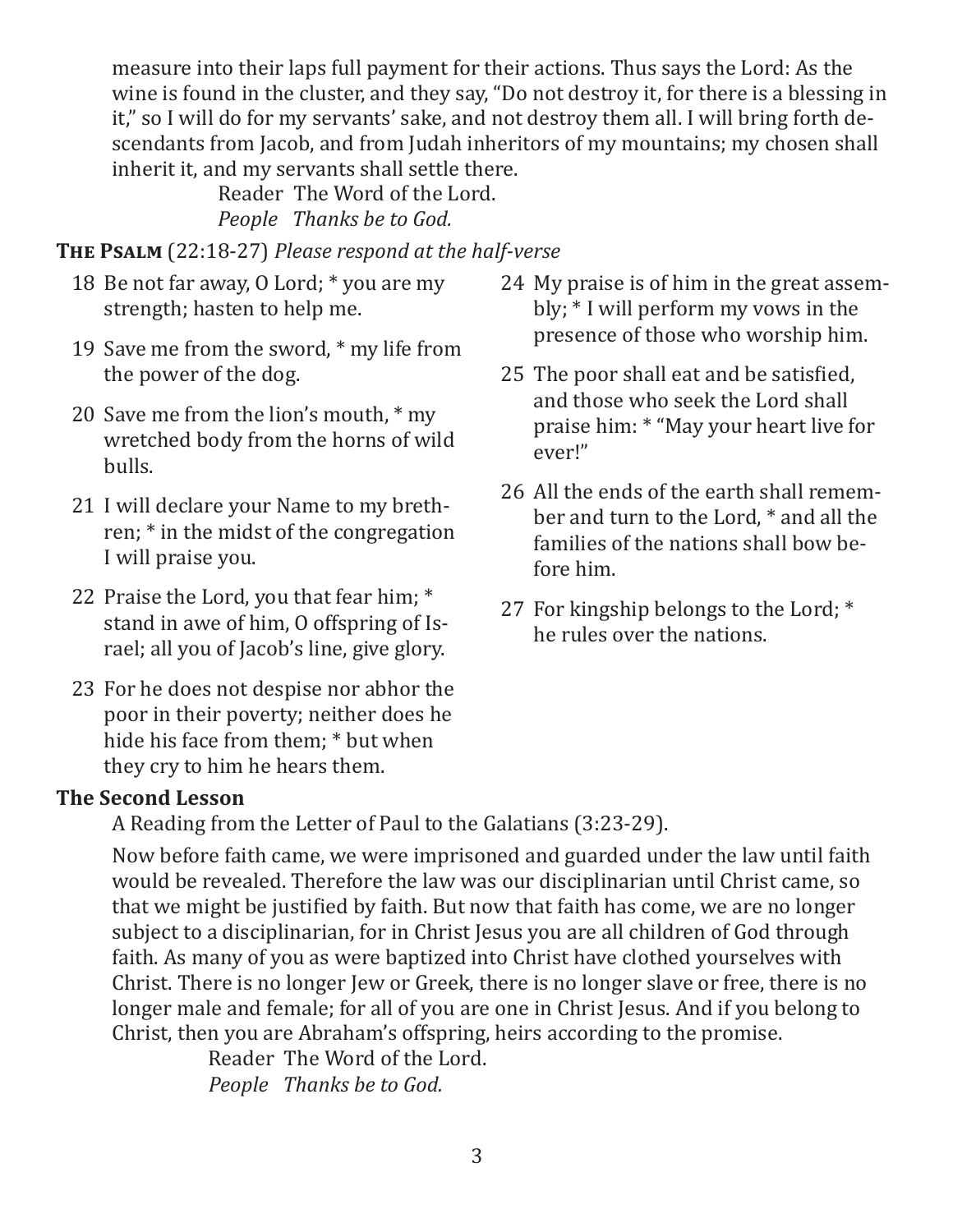# **Gradual Hymn 493**

- 1. O for a thousand tongues to sing my dear Redeemer's praise, the glories of my God and King, the triumphs of his grace!
- 2. My gracious Master and my God, assist me to proclaim and spread through all the earth abroad the honors of thy Name.
- 3. Jesus! the Name that charms our fears and bids our sorrows cease; 'tis music in the sinner's ears, 'tis life and health and peace.
- 4. He speaks; and, listening to his voice, new life the dead receive, the mournful broken hearts rejoice, the humble poor believe.
- 5. Hear him, ye deaf; ye voiceless ones, your loosened tongues employ; ye blind, behold, your Savior comes; and leap, ye lame, for joy!

6. Glory to God and praise and love be now and ever given by saints below and saints above, the Church in earth and heaven.

**The Gospel** *(Please stand as you are able)*

 The Holy Gospel of our Lord Jesus Christ according to Luke (8:26-39). *People Glory to you, Lord Christ.*

Galilee. As he stepped out on land, a man of the city who had demons met him. Fo<br>a long time he had worn no clothes, and he did not live in a house but in the tombs. esus and his disciples arrived at the country of the Gerasenes, which is opposite Galilee. As he stepped out on land, a man of the city who had demons met him. For When he saw Jesus, he fell down before him and shouted at the top of his voice, "What have you to do with me, Jesus, Son of the Most High God? I beg you, do not torment me"—for Jesus had commanded the unclean spirit to come out of the man. (For many times it had seized him; he was kept under guard and bound with chains and shackles, but he would break the bonds and be driven by the demon into the wilds.) Jesus then asked him, "What is your name?" He said, "Legion"; for many demons had entered him. They begged him not to order them to go back into the abyss.

Now there on the hillside a large herd of swine was feeding; and the demons begged Jesus to let them enter these. So he gave them permission. Then the demons came out of the man and entered the swine, and the herd rushed down the steep bank into the lake and was drowned.

When the swineherds saw what had happened, they ran off and told it in the city and in the country. Then people came out to see what had happened, and when they came to Jesus, they found the man from whom the demons had gone sitting at the feet of Jesus, clothed and in his right mind. And they were afraid. Those who had seen it told them how the one who had been possessed by demons had been healed. Then all the people of the surrounding country of the Gerasenes asked Jesus to leave them; for they were seized with great fear. So he got into the boat and re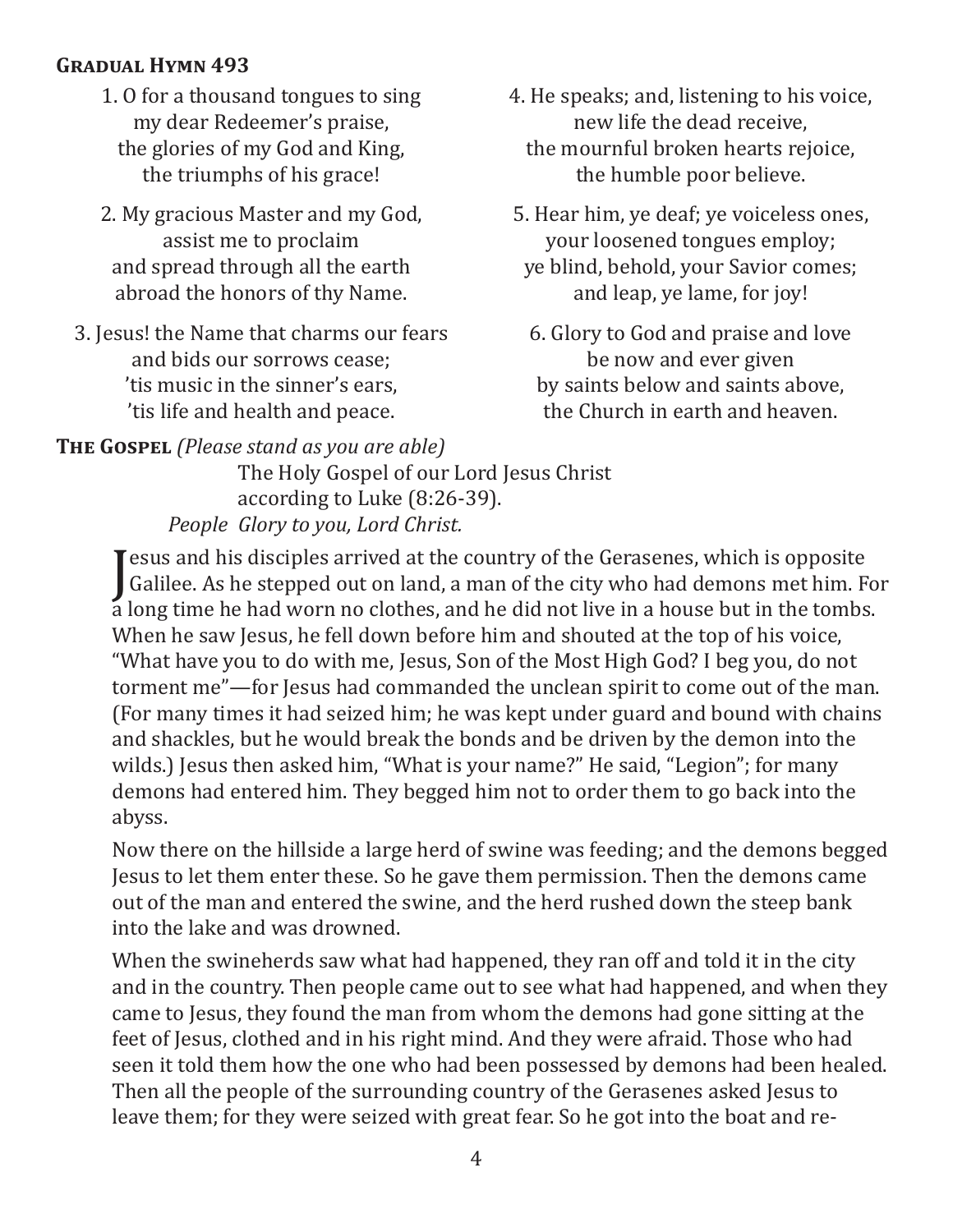turned. The man from whom the demons had gone begged that he might be with him; but Jesus sent him away, saying, "Return to your home, and declare how much God has done for you." So he went away, proclaiming throughout the city how much Jesus had done for him.

 Reader The Gospel of the Lord. *People Praise to you, Lord Christ.*

# **The Sermon** The Rev. Dr. Warren Leibovitch

# **The Nicene Creed**

 We believe in one God, the Father, the Almighty, maker of heaven and earth, of all that is, seen and unseen.

 We believe in one Lord, Jesus Christ, the only Son of God, eternally begotten of the Father, God from God, Light from Light, true God from true God, begotten, not made, of one Being with the Father. Through him all things were made. For us and for our salvation he came down from heaven: by the power of the Holy Spirit he became incarnate from the Virgin Mary, and was made man. For our sake he was crucified under Pontius Pilate; he suffered death and was buried. On the third day he rose again in accordance with the Scriptures; he ascended into heaven and is seated at the right hand of the Father. He will come again in glory to judge the living and the dead, and his kingdom will have no end.

 We believe in the Holy Spirit, the Lord, the giver of life, who proceeds from the Father and the Son. With the Father and the Son he is worshipped and glorified. He has spoken through the Prophets. We believe in one holy catholic and apostolic Church. We acknowledge one baptism for the forgiveness of sins. We look for the resurrec tion of the dead, and the life of the world to come. Amen.

# **The Prayers of the People** (Form IV)

 *The People may stand, sit, or kneel* Let us pray for the Church and for the world. Grant, Almighty God, that all who confess your Name may be united in your truth, live together in your love, and reveal your glory in the world.

*Silence*

Lord, in your mercy **Hear our prayer.**

Guide the people of this land, and of all the nations, in the ways of justice and peace; that we may honor one another and serve the common good.

# *Silence*

Lord, in your mercy **Hear our prayer.**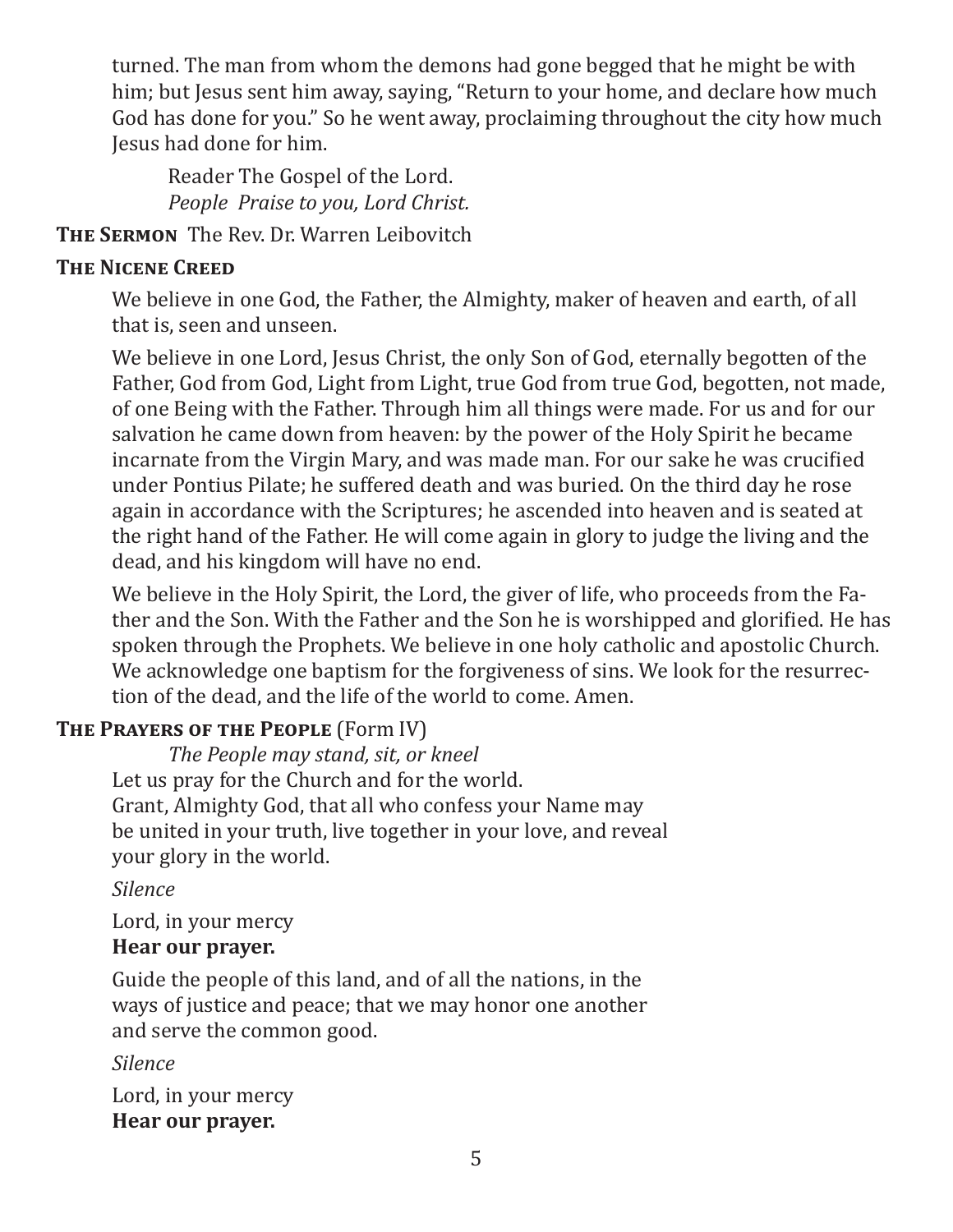Give us all a reverence for the earth as your own creation, that we may use its resources rightly in the service of others and to your honor and glory.

# *Silence*

Lord, in your mercy

# **Hear our prayer.**

Bless all whose lives are closely linked with ours, and grant that we may serve Christ in them, and love one another as he loves us.

*Silence*

Lord, in your mercy

# **Hear our prayer.**

Comfort and heal all those who suffer in body, mind, or spirit; give them courage and hope in their troubles, and bring them the joy of your salvation.

*Silence*

Lord, in your mercy

# **Hear our prayer.**

We commend to your mercy all who have died, that your will for them may be fulfilled; and we pray that we may share with all your saints in your eternal kingdom.

Silence Lord, in your mercy **Hear our prayer.**

We acknowledge the native peoples of the land on which we stand: **We pay our respects to the Pascua Yaqui and Pima tribes for their care of this land.**

# *Silence*

We pray to you also for the forgiveness of our sins.

 *Silence may be kept. Lector and People* Have mercy upon us, most merciful Father; in your compassion forgive us our sins, known and unknown, things done and left undone; and so uphold us by your Spirit that we may live and serve you in newness of life, to the honor and glory of your Name; through Jesus Christ our Lord. Amen.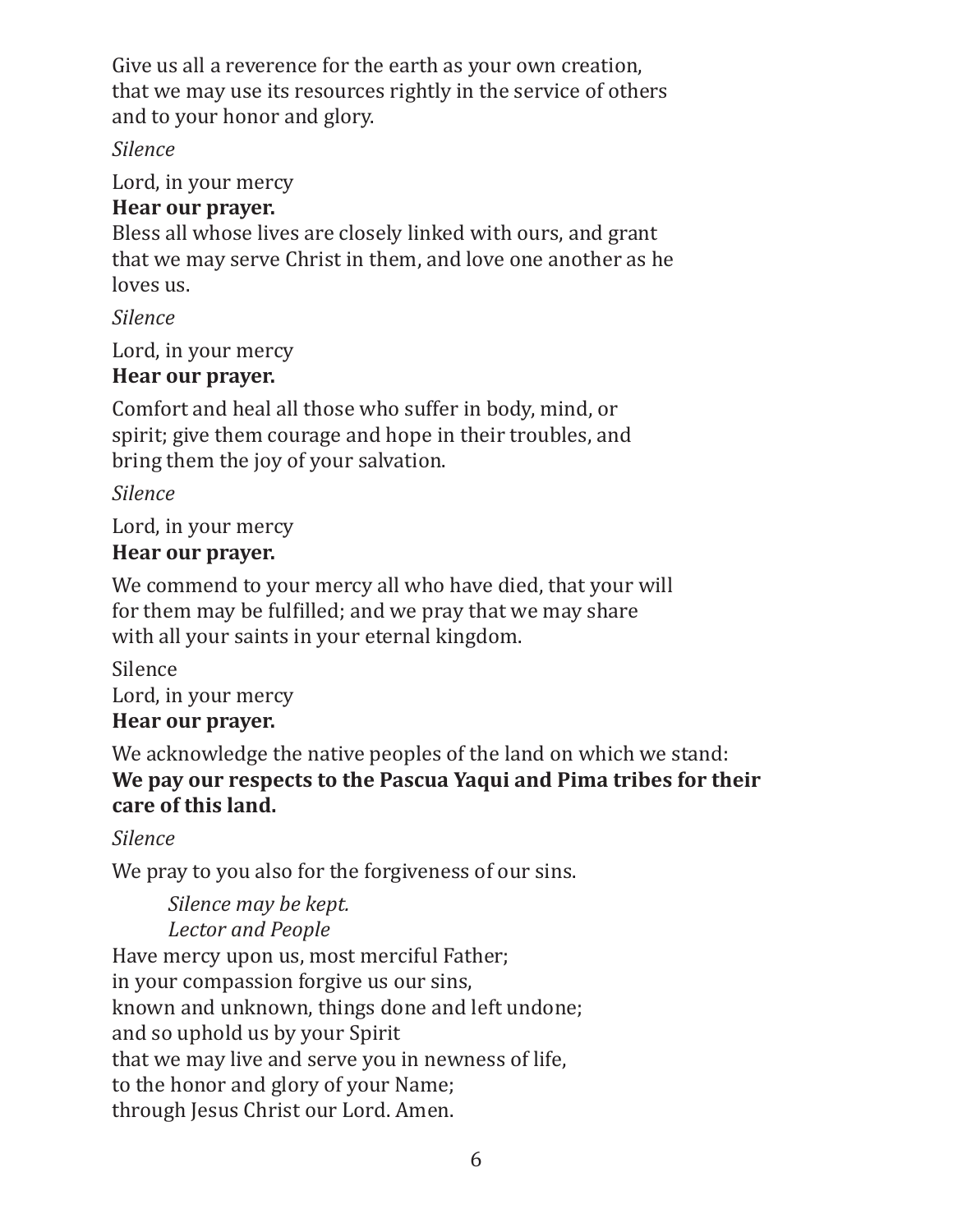*The Priest alone stands and says*

Almighty God have mercy on you, forgive you all your sins through our Lord Jesus Christ, strengthen you in all goodness, and by the power of the Holy Spirit keep you in eternal life. **Amen.**

### **The Peace**

*All stand. The Celebrant says to the people* The peace of the Lord be always with you.<br>*People* And also with you. And also with you.

### **Birthdays and Anniversaries**

### **The Offertory Sentence**

*Ascribe to the Lord the honor due his Name; bring offerings and come into his courts. (Psalm 96:8)*

**At the Offertory** *Lord, God the Father forevermore* J.S. Bach, 1685-1750

### **At the Presentation**

Priest All things come of thee, O Lord,<br>People And of thine own have we given And of thine own have we given thee.

### **At the Great Thanksgiving**

|  | Celebrant The Lord be with you.                   |
|--|---------------------------------------------------|
|  | People And also with you.                         |
|  | Celebrant Lift up your hearts.                    |
|  | People We lift them to the Lord.                  |
|  | Celebrant Let us give thanks to the Lord our God. |
|  | People It is right to give him thanks and praise. |
|  |                                                   |

Celebrant It is right, and a good and joyful thing, always and every where to give thanks to you, Father Almighty, Creator of heaven and earth.

 Through Jesus Christ our Lord; who on the first day of the week overcame death and the grave, and by his glorious resurrection opened to us the way of everlasting life.

 Therefore we praise you, joining our voices with Angels and Archangels and with all the company of heaven, who for ever sing this hymn to proclaim the glory of your Name:

*Celebrant and People*

 Holy, holy, holy Lord, God of power and might, heaven and earth are full of your glory.

Hosanna in the highest.

Blessed is he who comes in the name of the Lord.

Hosanna in the highest.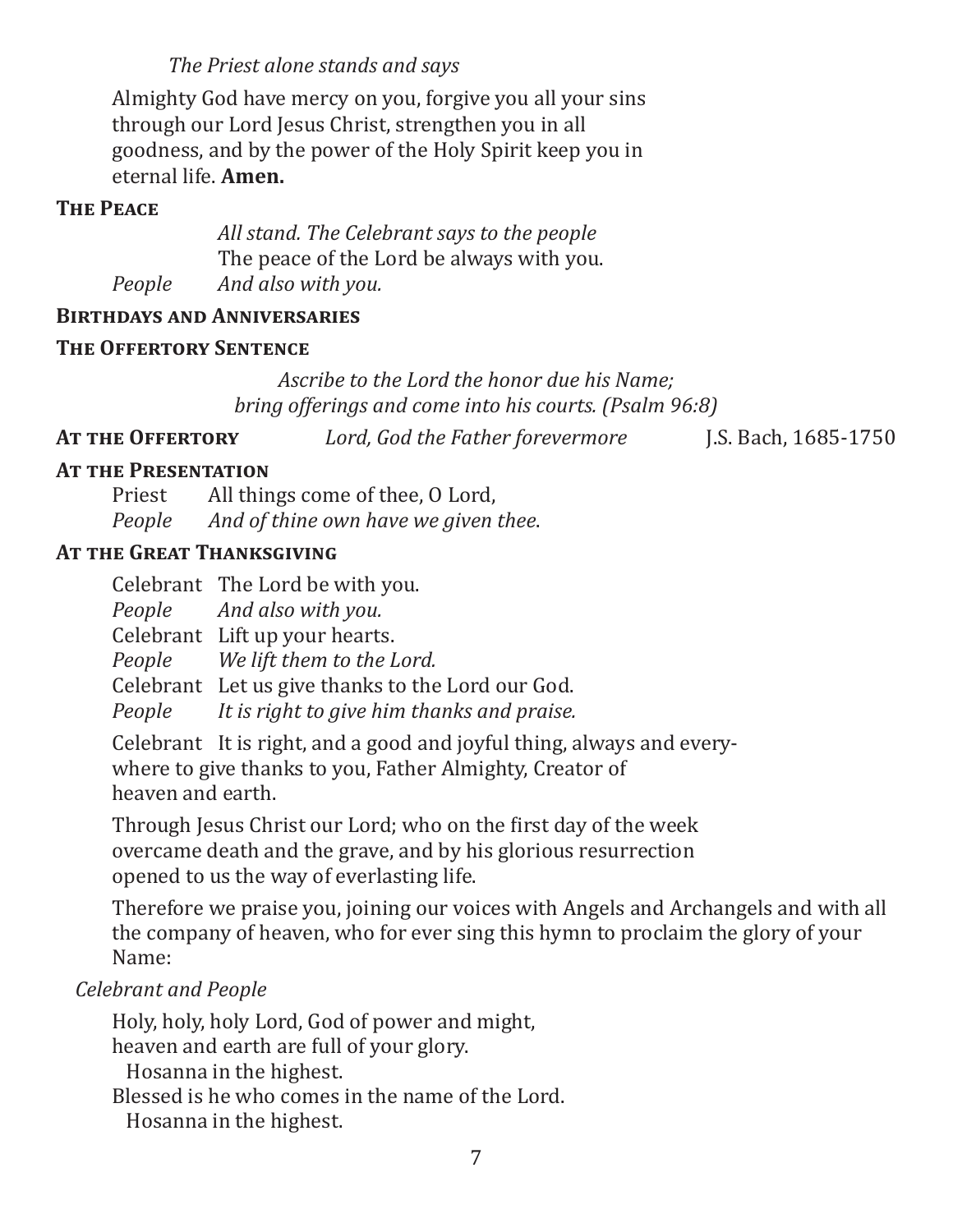# *The people stand, sit, or kneel.*

*Then the Celebrant continues*

 Holy and gracious Father: In your infinite love you made us for yourself; and, when we had fallen into sin and become subject to evil and death, you, in your mercy, sent Jesus Christ, your only and eternal Son, to share our human nature, to live and die as one of us, to reconcile us to you, the God and Father of all.

 He stretched out his arms upon the cross, and offered himself in obedience to your will, a perfect sacrifice for the whole world.

 On the night he was handed over to suffering and death, our Lord Jesus Christ took bread; and when he had given thanks to you, he broke it, and gave it to his disciples, and said, "Take, eat: This is my Body, which is given for you. Do this for the remembrance of me."

 After supper he took the cup of wine; and when he had given thanks, he gave it to them, and said, "Drink this, all of you: This is my Blood of the new Covenant, which is shed for you and for many for the forgiveness of sins. Whenever you drink it, do this for the remembrance of me."

Therefore we proclaim the mystery of faith:

*Celebrant and People*

 Christ has died. Christ is risen. Christ will come again.

*The Celebrant continues*

 We celebrate the memorial of our redemption, O Father, in this sacrifice of praise and thanksgiving. Recalling his death, resurrection, and ascension, we offer you these gifts.

 Sanctify them by your Holy Spirit to be for your people the Body and Blood of your Son, the holy food and drink of new and unending life in him. Sanctify us also that we may faithfully receive this holy Sacrament, and serve you in unity, constancy, and peace; and at the last day bring us with all your saints into the joy of your eternal kingdom.

 All this we ask through your Son Jesus Christ. By him, and with him, and in him, in the unity of the Holy Spirit all honor and glory is yours, Almighty Father, now and for ever. **AMEN.**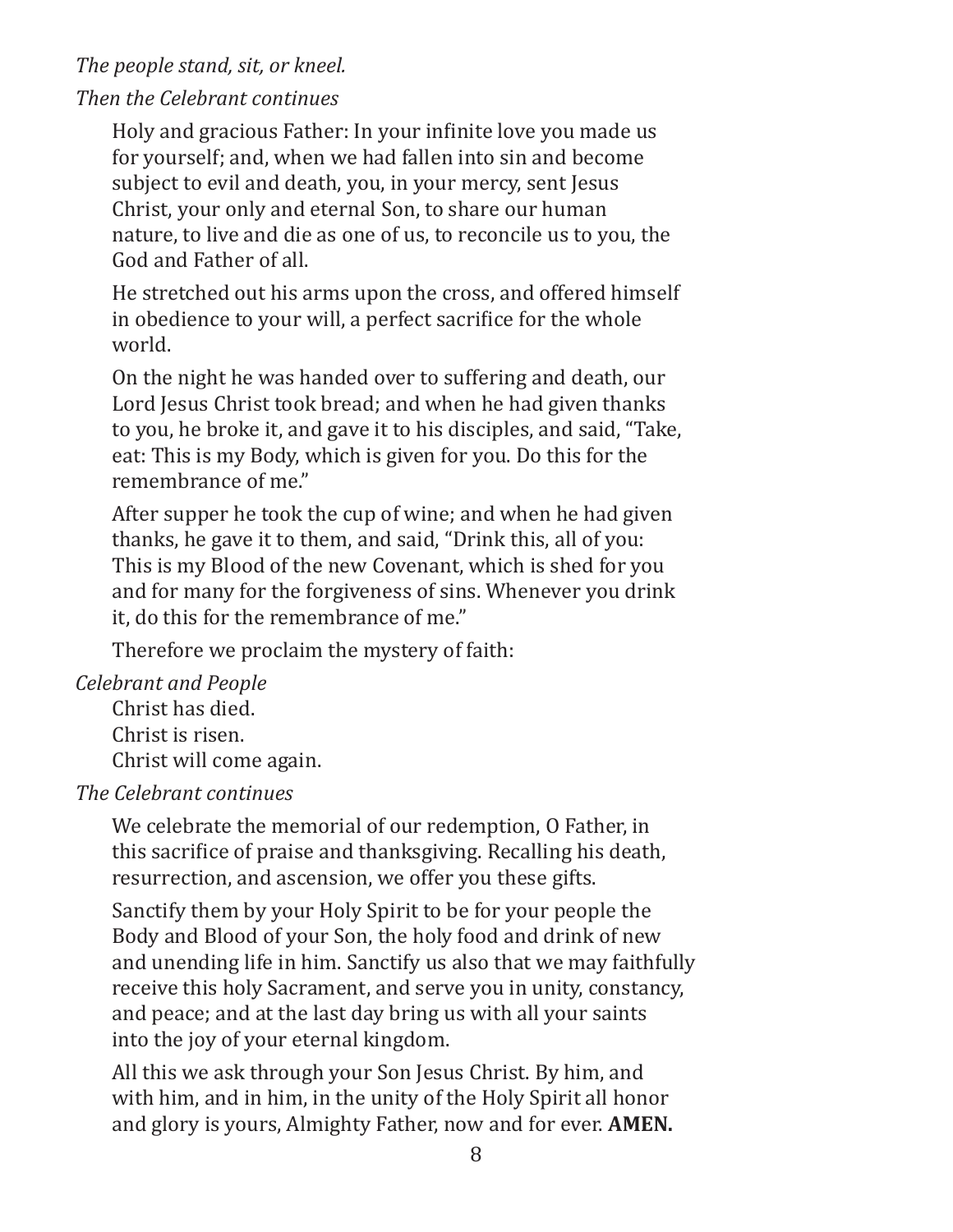Celebrant And now, as our Savior Christ has taught us, we are bold to say,

*Together* Our Father, who art in heaven, hallowed be thy Name, thy kingdom come, thy will be done, on earth as it is in heaven. Give us this day our daily bread. And forgive us our trespasses, as we forgive those who trespass against us. And lead us not into temptation, but deliver us from evil. For thine is the kingdom, and the power, and the glory, for ever and ever. Amen.

### **At the Breaking of the Bread**

Celebrant Alleluia. Christ our passover is sacrificed for us; *People Therefore let us keep the feast. Alleluia*. Celebrant The Gifts of God for the People of God. Take them in remembrance that Christ died for you, and feed on him in your hearts by faith, with thanksgiving.

### **The Communion of the People**

*Worshippers wishing to receive Communion are invited to receive the elements at one of two standing Communion stations at the front of the church. To avoid crowding the center aisle during the distribution of the Sacrament, only one row at a time will move forward; please remember to follow Usher's directions.*

**Prayer for the Sending Forth of Eucharistic Visitors** *(to be said by all)* In the name of this congregation we send you forth bearing these holy gifts, that those to whom you go may share with us in the Communion of Christ's body and blood. We, who are many, are one body, because we all share one bread, one cup.

### **The Post-communion Prayer**

|  | <i>Celebrant</i> Let us pray.                     |           |
|--|---------------------------------------------------|-----------|
|  | <i>Together</i> Eternal God, heavenly Father,     |           |
|  | you have graciously accepted us as living members |           |
|  | of your Son our Savior Jesus Christ,              |           |
|  | and you have fed us with spiritual food           |           |
|  | in the Sacrament of his Body and Blood.           |           |
|  |                                                   | continued |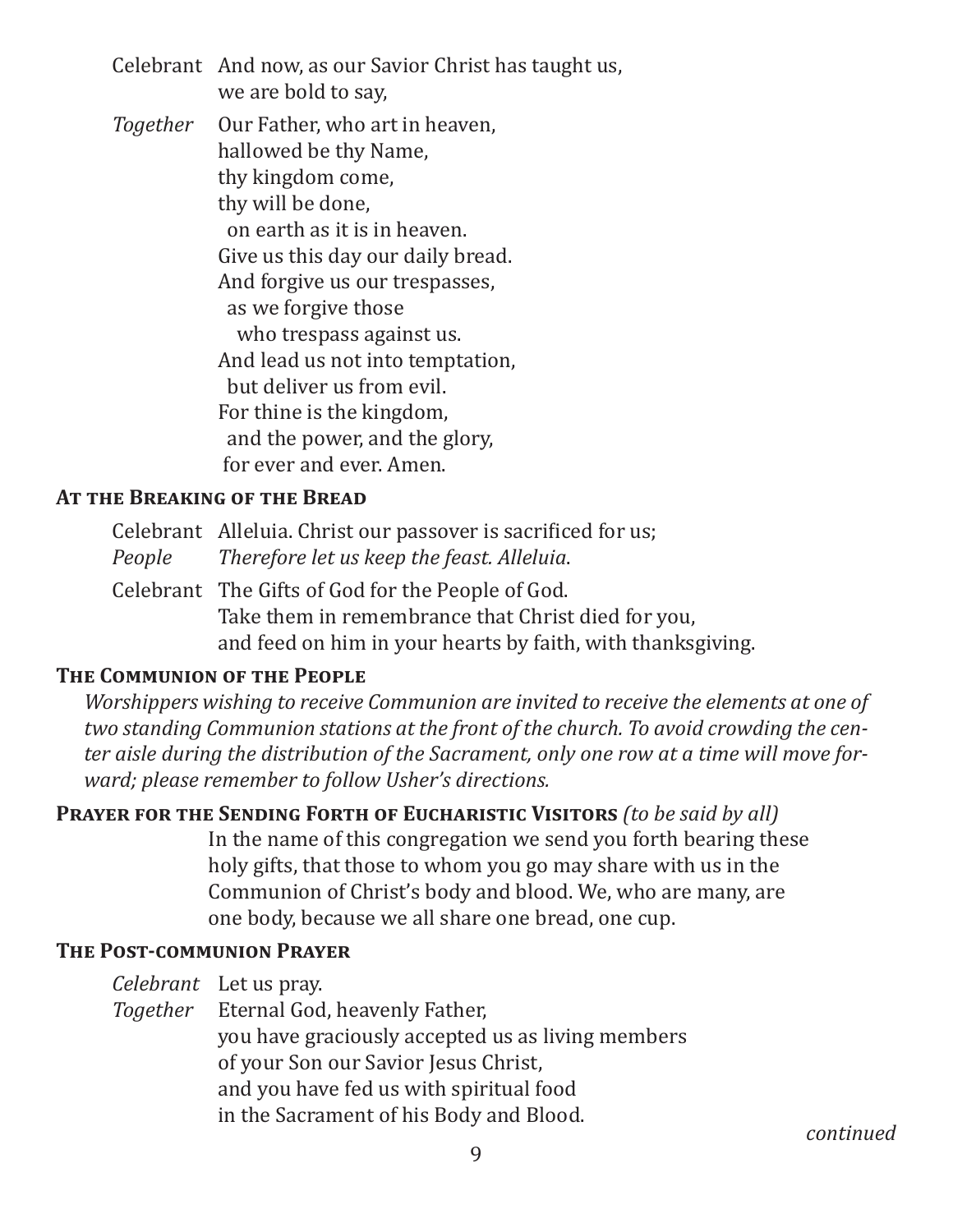Send us now into the world in peace, and grant us strength and courage to love and serve you with gladness and singleness of heart; through Christ our Lord. Amen.

### **The Blessing**

# **Closing Hymn 686**

- 1. Come, thou fount of every blessing, tune my heart to sing thy grace! Streams of mercy never ceasing, call for songs of loudest praise. Teach me some melodious sonnet, sung by flaming tongues above. Praise the mount! Oh, fix me on it, mount of God's unchanging love.
- 2. Here I find my greatest treasure; hither, by thy help, I've come; and I hope, by thy good pleasure, safely to arrive at home. Jesus sought me when a stranger wandering from the fold of God; he, to rescue me from danger, interposed his precious blood.

3. Oh, to grace how great a debtor daily I'm constrained to be! Let thy goodness, like a fetter, bind my wandering heart to thee: prone to wander, Lord, I feel it, prone to leave the God I love; here's my heart, oh, take and seal it, seal it for thy courts above.

# **The Dismissal**

**ORGAN POSTLUDE** G.P. Telemann, 1681-1767

*Trumpet Tune*

Altar flowers are given by Shirley & Eric Gough to the glory of God and in thanksgiving for family and friends, and by Jim Ratley in loving memory of his wife Julie.

# **Announcements**

We Welcome You A warm welcome to all and, if you are a visitor, we encourage you to make yourself known to your fellow worshippers and to our St. Francis clergy. If you would like to know more about the Parish please speak with Fr. Warren after the service or get in touch with him via email at: *frwarren@stfrancisgvaz. org*. Please take the time to fill out a visitor card and hand it to an usher, greeter, or one of the clergy, or place it in the offering basket. We would love to hear from you.

Smile! *Summer Photo Sessions* If you haven't had a chance to have your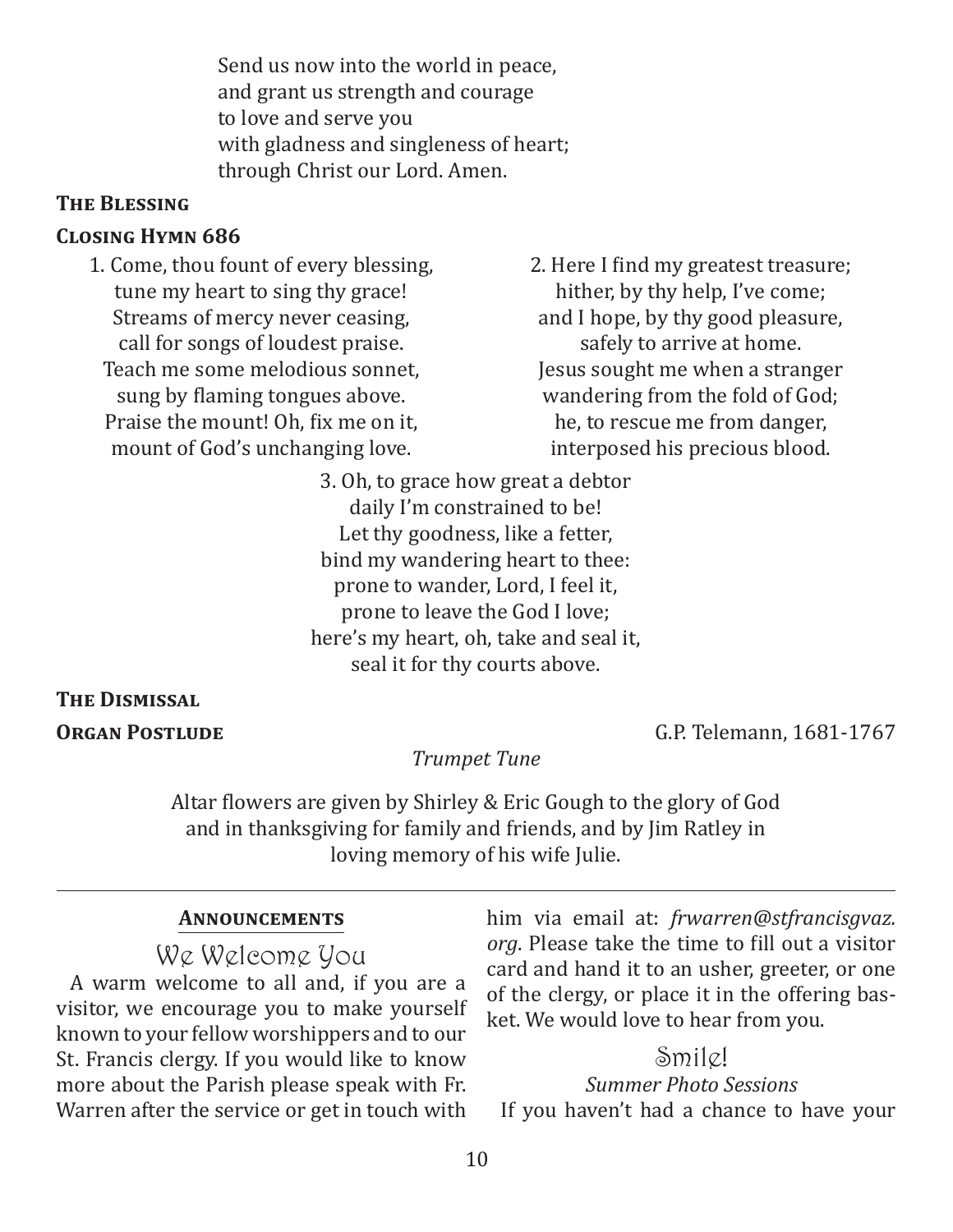photo taken for our new church directory, and you are spending your summer here in Green Valley, there's still time, and we can't wait to see you. During the summer months photo appointments will be available one Sunday a month following our church service. You can schedule a photo session on June 26, July 17, or August 14 by emailing Lou Terry at *thirdangell@cox.net*. To all of you who have had your photos taken for the new directory, thank you, the pictures are fabulous!

This Week at St. Francis Monday, 9a Morning Prayer, Chapel<br>Monday, 10a Hearts & Hands, Hearts & Hands, Conference Room Tuesday, 9a Men's Group, Conference Room Wednesday, 9a Holy Eucharist, Chapel Wednesday, 9:30a DOK, Vulliamy Room<br>Thursday, 2p C.S. Lewis class, C.S. Lewis class, Parish Hall Friday, 5p Dinner and a Movie, Parish Hall Sunday, 9a Holy Eucharist<br>Sunday, 10a Photo Directory Photo Directory Sessions, Mtg Room 2

# Exploring the Life and Thought of C.S. Lewis

Our second class on the life and thought of the great Christian apologist C.S. Lewis will be held on Thursday, June 23, at 2 pm in the Parish Hall. We will be looking at Lewis' essay *Screwtape Proposes A Toast*, chapter four in the collection THE WORLD'S LAST NIGHT *and Other Essays*. The chapter is both scary and entertaining and vintage Lewis. If you are interested in the class, contact Gerald via email at *gerald@stfrancisgvaz.org* and

he will get more information to you. You are also welcome to attend if you haven't done your homework, although that's not the way to become teacher's pet.

# Prayer Chain

For Prayer Chain requests contact Jim Ratley at 253-365-5093 or, via email, at *jnjrats@ gmail.com*.

# Vacation Bible School *July 11-15, 8:45 am to 11:30 am, Grades 1-5*

We are in need of volunteers, donations of various items, and prayers. We ask for prayers that we have enough volunteers and that we have a number of children attending, whose ears and hearts are open to the story of Jesus. Please check out our Information Table in the Parish Hall following June worship services. Questions? Call or email Sophia Witte, 520- 509-5037 (*smw\_witte@yahoo.com*) or Tisha Stril, 425-524-3123, (*tishastril@gmail.com*).

# Dinner and A Movie

Our first Summer of 2022 Dinner and A Movie night will be Friday, June 24, at 5 PM in the Parish Hall. The movie for this month is *Secondhand Lions*. The dinner part is potluck, so plan to sign up in the Parish Hall after the service this morning. Here's good fun and entertainment for all as we make our way through the 'Long, Hot Summer,' so don't miss it. (And bring a friend!)

# Solo Journeyers

We're having a pizza/getting acquainted party on Thursday, June 30, from 4 to 7 pm in the St. Francis Parish Hall. So, mark your calendars and be sure to sign up today after the morning service. You don't want to miss it!